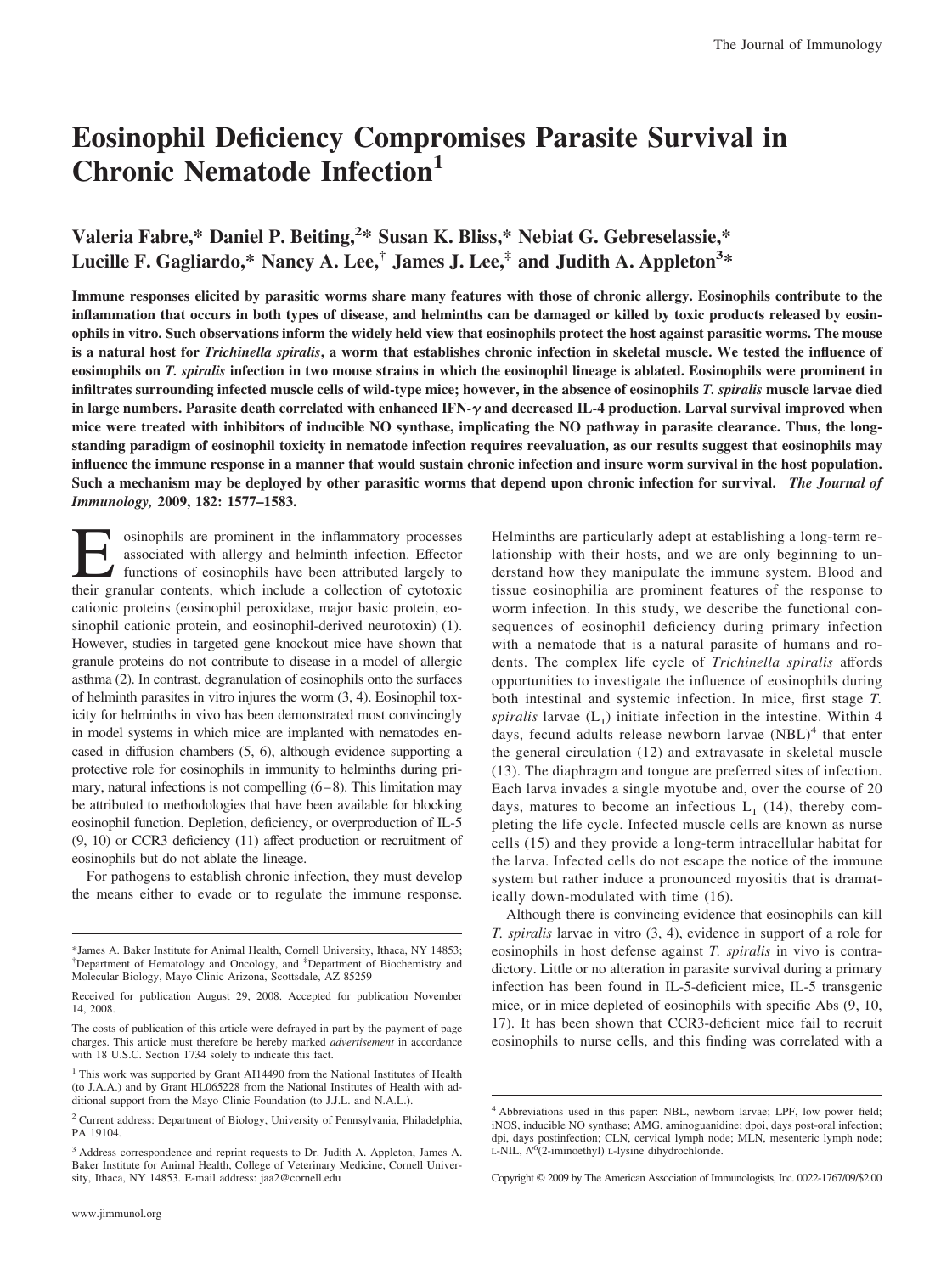reduction in the number of necrotic nurse cells observed in histologic sections of tongue (11).

In this study we describe the outcome of *T. spiralis* infection in two models of eosinophil ablation,  $\Delta$ dbl-GATA<sup>-/-</sup> (18) and PHIL (19). Eosinophil lineage development is blocked in  $\Delta$ dbl- $GATA^{-/-}$  mice that bear a deletion of the high-affinity double GATA site in the GATA-1 promoter (18). In contrast, PHIL mice were engineered to incorporate a coding sequence for diphtheria toxin A chain in the eosinophil peroxidase locus (19). Although both systems are characterized by eosinophil deficiency, some differences in responses have been noted. For example, when tested in a model of allergic respiratory inflammation, PHIL mice demonstrated reduced airway hyperresponsiveness (19), whereas  $\Delta$ dbl- $GATA^{-/-}$  mice showed reduced collagen deposition and tissue remodeling (18). More recent work revealed that the reported difference in phenotype is attributable to differences in genetic background. When the  $\Delta$ dbl-GATA mutant was backcrossed onto a C57BL/6 background, animals demonstrated reduced airway hyperresponsiveness similar to PHIL mice on the same genetic background (20).

Using these models of eosinophil deficiency, our studies with *T. spiralis* provide evidence that it may be the parasite, rather than the host, that relies upon eosinophils for survival.

# **Materials and Methods**

# *Rats and mice*

Adult Albino Oxford strain rats were produced and maintained in the James A. Baker Institute Vivarium (Ithaca, NY). IL-10<sup>-/-</sup> mice (C57BL/10 background), PHIL mice, and IL-10<sup>-/-</sup>/PHIL mice (C57BL/6 background) were bred at Cornell Transgenic Mouse Core Facility and offspring were transferred to the James A. Baker Institute. Transgenic PHIL mice were identified as previously described (19). The sequences used to confirm the  $IL-10^{-/-}$  genotype were sense 5'-CGG GAA GAC AAT AAC TG-3' and antisense 5'-CAT TTC CGA TAA GGC TTG G-3'. The  $\Delta$ dbl-GATA<sup>-/-</sup> mice on a BALB/c background (18) were purchased from The Jackson Laboratory. BALB/c<sup>NHsd</sup>, C57BL/6<sup>NHsd</sup>, and C57BL/ 10ScNHsd mice were purchased from Harlan Sprague-Dawley. All knockout strains had been backcrossed with the indicated inbred strain for at least eight generations. Animal care was in accordance with the guidelines of the American Association for Accreditation of Laboratory Animal Care and experiments were performed with the approval of the Institutional Animal Care and Use Committee of Cornell University.

#### *Parasite and Ags*

*T. spiralis* infectious larvae  $(L_1)$  and NBL were recovered from rats as previously described (16, 21). Mice were injected in the lateral tail vein with 20,000 NBL suspended in serum-free DMEM (Mediatech). Alternatively,  $L_1$  were suspended in 2% nutrient broth (Difco), 0.6% gelatin (Fisher Scientific), and doses of 300  $L_1$  were administered by gavage. For studies of immune responses elicited by the two routes of infection, oral infections were started four days before the i.v. infections, as worms do not reproduce until 4 days after establishment in the intestine (12). Mice were euthanized by  $CO<sub>2</sub>$  inhalation at the times indicated in each experiment. Muscle larvae burdens were assessed in whole carcasses as previously described (16). Somatic Ags from  $L_1$  were prepared as previously described (22).

#### *Histology*

Microscopy was performed using a BX51 microscope (Olympus). Cellular infiltration was quantified by measuring the distance from the nurse cell capsule to the margin of the infiltrate at eight different positions using Microsuite Basic edition software (Olympus). Values are expressed as length in microns. Means were calculated from 60 nurse cells from each group. Developing nurse cells per low power field (LPF), measured at a magnification of  $\times 20$ , were counted in sections of tongue. The entire tongue section (10 –15 LPF) was evaluated and the number per mouse used to calculate the mean of the group. Histochemical staining and immunohistochemistry were conducted as previously described (23). Immunohistochemistry experiments used rat mAbs specific for tyvelose (clone 18H (24)) and rabbit polyclonal anti-inducible NO synthase (iNOS) (23). Masson's trichrome staining was performed following the method described by Luna (25).

#### *Culture of leukocytes and cytokine ELISA*

Cells from cervical lymph nodes (CLN) or mesenteric lymph nodes (MLN) were obtained as previously described (23). ELISA tests to measure IL-4, IL-5, IL-10, IL-13, and IFN- $\gamma$  in culture supernatants were performed as previously described (23) except that clone R4A2L (eBioscience) was used in the IFN- $\gamma$  assay.

#### *NO determination*

Total NO end products (nitrates and nitrites) were measured in CLN culture supernatants using the method described by Misko et al. (26). The 96-well black plates (Nunc) were used for this assay. The sensitivity of the assay was  $0.2 \mu M$ .

#### *Muscle and blood counts*

Leukocytes were recovered from diaphragms as previously described (16). Cells for cytologic staining were prepared using a cytocentrifuge (Cytospin 3; Shandon Scientific). Blood was collected by cardiac puncture into EDTA-containing tubes at indicated times. Blood smears were made from each sample. Slides were stained with Hema3 (Protocol; Fisher Scientific) and differential counts were performed. Three hundred cells were counted under magnification at  $\times$ 40.

#### *iNOS inhibition*

L-NIL ( $N^6$ (2-iminoethyl) L-lysine dihydrochloride; Cayman Chemicals) was dissolved in sterile water and administered daily by i.p. injection (75 mg/kg). Aminoguanidine hemisulfate (AMG) salt (Sigma-Aldrich) was dissolved in sterile PBS and administered daily by i.p. injection (800 mg/ kg). Drug treatment began 12 days after oral infection and continued until the day of euthanasia. Control mice received sterile water or PBS.

#### *Statistical analysis*

All experiments were performed two to four times with similar results. Mean  $\pm$  SD was calculated from data collected from individual mice. Significant differences were determined using Student's *t* test. Statistical analysis was performed with GraphPad Prism 4 software.

#### **Results**

#### *Intestinal infection promotes myositis*

Muscle infection by *T. spiralis* is initiated at a time coincident with a potent intestinal Th2 immune response that causes expulsion of adult worms from the intestine (27). To investigate the influence of intestinal immunity induced by *T. spiralis* on muscle infection and myositis, we infected mice by the natural oral route and compared their responses with those of mice i.v. injected with NBL. The latter method causes muscle infection in the absence of the intestinal colonization (16). To accommodate the 4-day period between initiation of intestinal infection and production of NBL, oral infections were initiated 4 days before i.v. infections (12). Parasite doses delivered by the two routes were calibrated to produce similar muscle burdens (I.V.: 6080  $\pm$  3141, oral: 6864  $\pm$  2293; *p* > 0.05) and therefore, differences in immune responses in muscle would not be attributable to differences in Ag dose. Furthermore, the tongue and diaphragm are preferred sites of colonization in natural infection and we have shown previously that both sites are colonized when infection is initiated by injection of NBL (16). Thus, the primary differences between the two routes of infection that may influence immunity are the concurrent intestinal infection during the early stages of muscle colonization and the rate at which NBL are delivered to muscle. NBL arrive in muscle over a period of several days in natural infection, whereas i.v. infections are performed with a single injection of NBL. The relative contribution of each influence has not been tested.

Examination of histologic sections from both groups of mice revealed that myositis was more severe in orally infected mice (Fig. 1*A*). Leukocytic infiltrates around nurse cells were significantly larger in naturally infected mice at 24 and 28 days post oral infection (dpoi) compared with i.v. infected mice at 20 and 28 days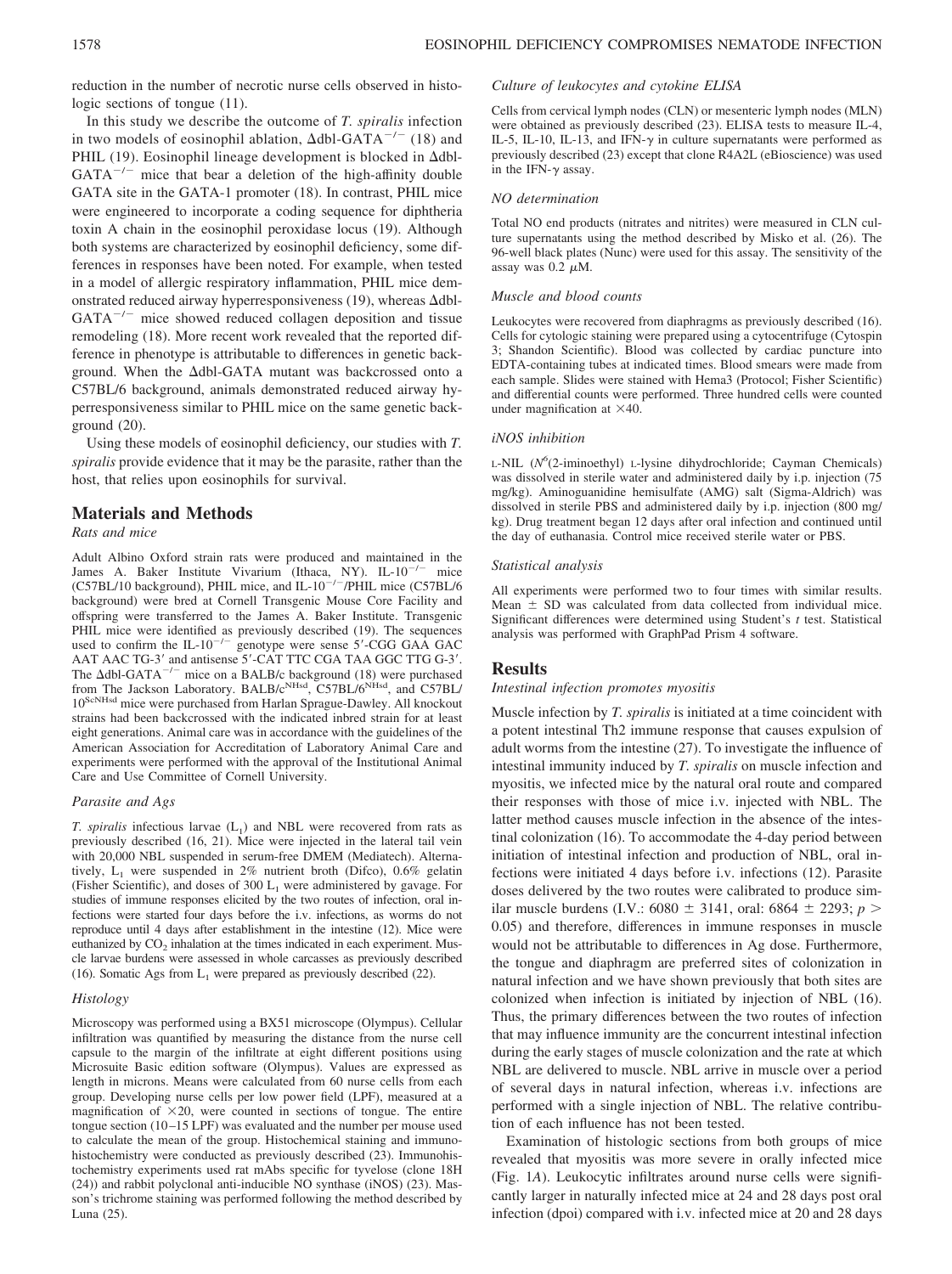**FIGURE 1.** Intestinal infection promotes myositis, neutrophilia, eosinophilia, and a peripheral Th2 response. *A*, H&E stained sections of tongue collected from C57BL/10 mice at 20 dpi i.v. (I.V.) or 24 dpoi. Arrow indicates infiltrating cells and arrowhead indicates larva within the nurse cell. Scale bar  $= 100$  $\mu$ m. *B*, The cellular response around nurse cells was quantified by measuring the distance from the capsule to the margin of the infiltrate. (Note: Cellular infiltrates do not attain sufficient size for measurement before 17 dpoi/dpi) *C*, The number of white blood cells (WBC) recovered from diaphragms of mice after i.v. or oral infection. *D*, Differential counts of leukocytes recovered from diaphragms of mice after i.v. or oral infection. *C* and *D*, values at 12 and 20 dpi should be compared with values at 16 and 24 dpoi. *E*, Cytokines produced in cultures of Ag-stimulated CLN cells collected at 12 dpi or 16 dpoi. N.D., not detected. Results represent mean  $\pm$  SD,  $n = 4 - 8$  mice. \*,  $p < 0.05$ ; \*\*,  $p <$  $0.001$ ; \*\*\*,  $p < 0.0001$ .



postinfection (dpi) (Fig. 1*B*). This difference correlated with the number of leukocytes recovered from diaphragms (Fig. 1*C*).

To better understand the nature of the inflammatory response, we enumerated specific cell types. Macrophages comprised 90% of the infiltrating cell population, regardless of the route of infection. Eosinophils and neutrophils were more numerous among cells recovered from orally infected mice (Fig. 1*D*) and the number of these cells was significantly increased over those in NBL recipients at all times assayed. The more severe myositis and enhanced granulocyte infiltration in naturally infected mice was associated with a robust IL-4 response in the CLN that drain the tongue (Fig. 1*E*).

# *Eosinophil deficiency compromises parasite survival in skeletal muscle*

We tested the significance of eosinophils at sites of infection in two mouse models of eosinophil ablation. First, PHIL or C57BL/6 mice were infected orally with 300  $L_1$ , and larval burdens were assessed after 28 days. Eosinophils were not detected in blood smears or cytologic preparations of diaphragm cells from infected PHIL mice (see Supplemental Fig.  $1$ ).<sup>5</sup> When compared with C57BL/6 controls, PHIL mice harbored significantly fewer larvae in muscle (67–77% reduction in three experiments; Fig. 2*A*), implicating eosinophils in parasite protection rather than destruction. Furthermore, when larvae recovered from PHIL (PHIL  $L_1$ ) or from C57BL/6 (C57BL/6  $L_1$ ) mice at 22 dpoi were fed to C57BL/6 mice, larval burdens measured 24 days later revealed that PHIL  $L_1$ were much less efficient in propagating infection (Fig. 2*B*). Thus, although PHIL mice did not completely clear the infection by 22 dpoi, the surviving larvae were severely compromised in their ability to transmit infection to another host. These observations suggest that sustained eosinophil responses to nematode infection may not reflect the effort of the host to clear the parasite, but rather the effort of the worm to maintain its position in the host.

To confirm that the effect of eosinophil deficiency on parasite survival was independent of the gene-targeting strategy, we infected  $\Delta$ dbl-GATA<sup>-/-</sup> mice. Similar to results obtained in PHIL mice, larval burdens were significantly reduced (48%) in orally infected  $\Delta$ dbl-GATA<sup>-/-</sup> mice compared with BALB/c controls (Fig. 2C).

The intensity of muscle infection by *T. spiralis* is influenced by retention time and fecundity of female worms in the intestine, the success of NBL in migrating to skeletal muscle, and larval survival in muscle. When we investigated each of these factors, we found that PHIL mice accepted and expelled intestinal worms at the same rate as C57BL/6 mice (Fig. 2*D*). Further evidence that intestinal infection was unaffected by eosinophil deficiency was provided by analysis of the cytokine response in MLN. In response to Ag restimulation in vitro, MLN cells from PHIL and C57BL/6 mice produced similar quantities of IL-4 and IL-13, cytokines that are crucial for clearance of intestinal worms (see Supplemental Fig.  $2)$ .<sup>5</sup> To determine whether a similar number of NBL initiated infection in muscle, we counted the number of infected myotubes at 12 dpoi in sections of tongues. Rates of muscle infection in PHIL and C57BL/6 mice were comparable (Fig. 2*E*). To better understand the developmental stage at which larvae were susceptible to killing, we evaluated histologic sections of tongues collected at intervals between 12 and 28 dpoi. In muscle collected 15 dpoi, nurse cells in both strains had produced collagen capsules (see Supplemental Fig.  $3<sup>5</sup>$  and larvae were producing tyvelose, a sugar synthesized and stored by mature  $L_1$  (Fig. 2*F*). At 22 dpoi, many nurse cells in PHIL mice were infiltrated and counts of larvae digested from carcasses showed that a large number had been destroyed by day 28 (Fig. 2*G*). These observations indicate that larvae are attacked at a time when they have established in muscle and are maturing, between 15 and 22 dpoi. Further confirmation that developing muscle larvae are targets of attack was obtained in experiments in which mice were i.v. infected with NBL. In two experiments, muscle burdens in PHIL mice were reduced 31 or 62% compared with C57BL/6 mice. Thus, concurrent intestinal <sup>5</sup> The online version of this article contains supplemental material. **Similar infection** is not necessary for inducing eosinophil-dependent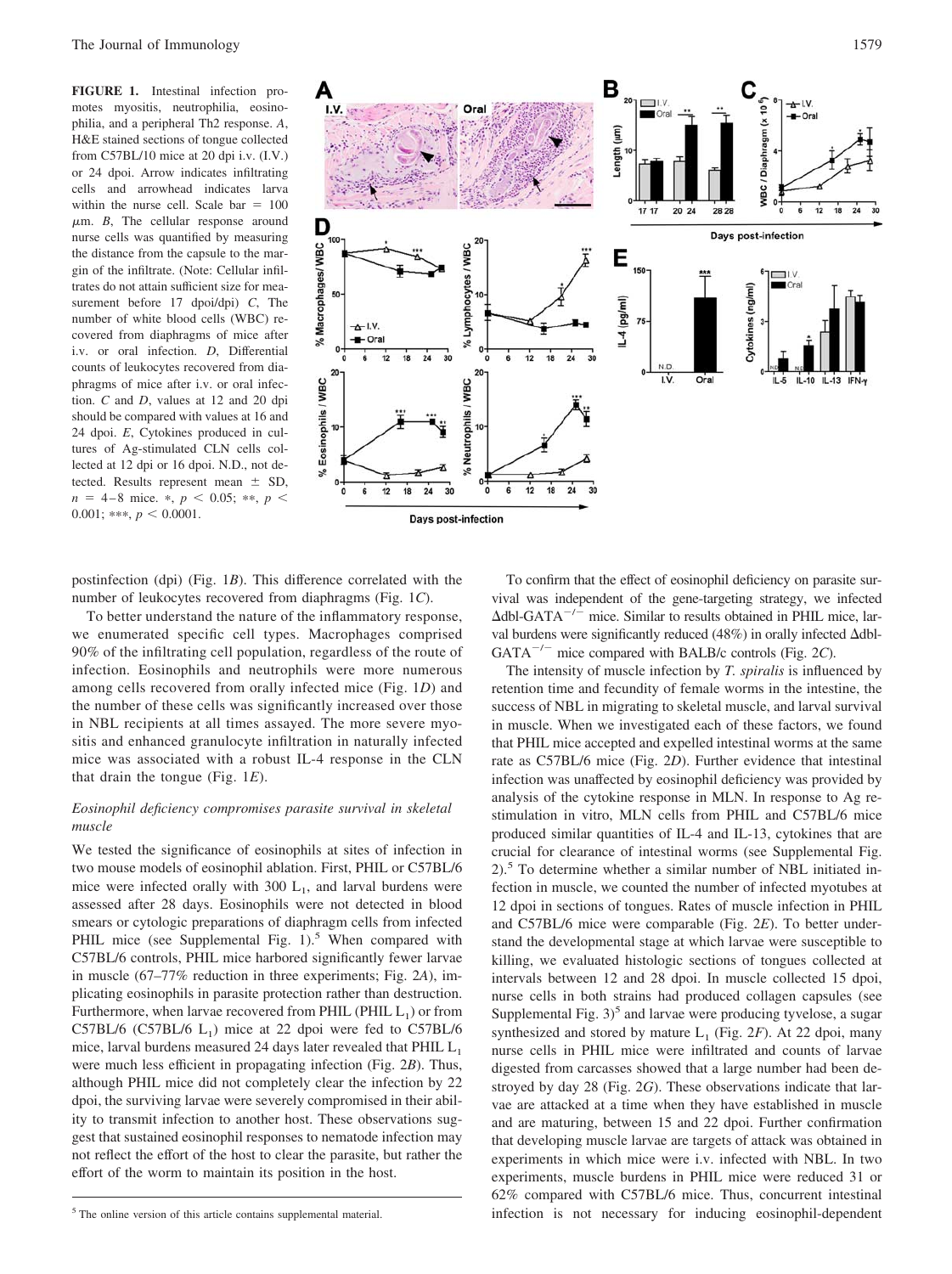

**FIGURE 2.** Eosinophils promote survival of *T. spiralis* larvae in muscle. *A*, Larval burdens in muscles of C57BL/6 or PHIL mice, 28 dpoi. *B*, Infectivity of L1 recovered from C57BL/6 or PHIL muscles 24 dpoi. The viability of L1 is reflected in their ability to transmit infection to C57BL/6 mice. *C*, Muscle burdens in BALB/c or  $\Delta$ dbl-GATA<sup>-/-</sup> mice, 28 dpoi. *D*, Kinetics of adult worm expulsion from small intestines of C57BL/6 or PHIL mice. *E*, Number of developing nurse cells per LPF at 12 dpoi. *F*, Detection of tyvelose (red color) in muscle larvae, 15 dpoi. *G*, H&E stained sections of tongue collected from mice at 12 and 28 dpoi. Arrowheads indicate *T. spiralis* larva and arrows indicate infiltrating cells. Scale bar = 100  $\mu$ m. Results are mean  $\pm$  SD,  $n = 3-4$  mice. \*,  $p < 0.05$ ; \*\*,  $p < 0.001$ ; \*\*\*,  $p < 0.0001$ .

protection of muscle stage larvae and the comparatively low eosinophil numbers present in i.v. infected mice are both necessary and sufficient for larval survival.

Overall, the intestinal phase of infection by *T. spiralis* was not discernibly affected by eosinophils, whereas the chronic phase was dependent upon them.

**FIGURE 3.** Parasite killing is associated with a Th1 immune response. Cytokines (*A*) and NO end products (*B*) measured in Ag-stimulated cultures of CLN cells collected from PHIL and C57BL/6 mice at 17 dpoi. *C*, Detection of iNOS in skeletal muscle (brown color), 17 dpoi. Arrowhead indicates larva and arrow indicates cellular infiltrates. Scale  $bar = 100 \mu m$ . *D*, Design of L-NIL treatment study. *E*, Effect of L-NIL treatment on NO end products in cultures of CLN, 24 dpoi. *F*, Effect of L-NIL treatment on larval burdens, 24 dpoi. Results represent mean  $\pm$ SD ( $n = 3-4$  mice).  $\ast$ ,  $p < 0.05$ .

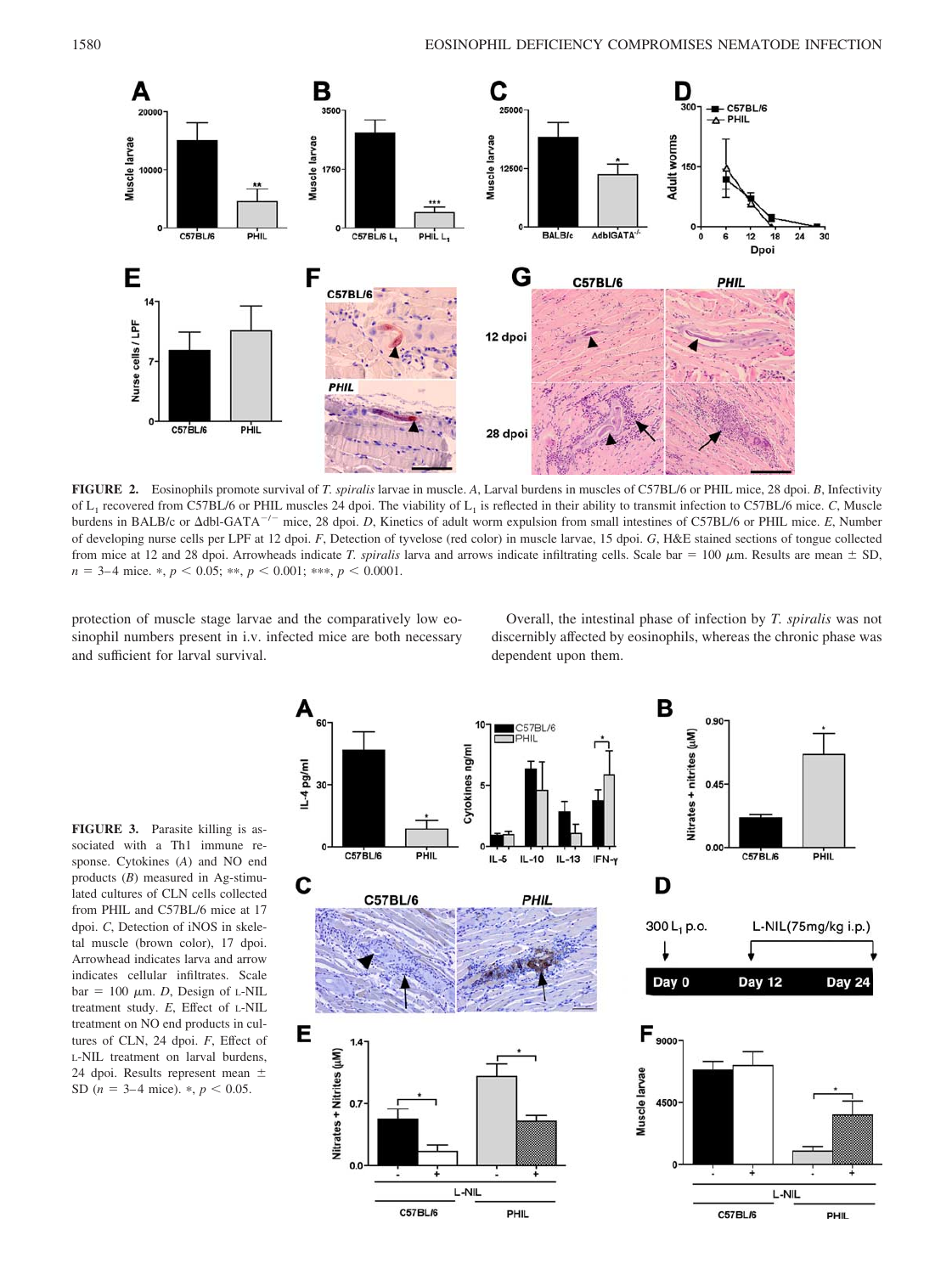**FIGURE 4.** Enhanced Th1 response in eosinophil-deficient mice enhances parasite killing. Cytokines (*A*) and NO end products (*B*) measured in cultures of Ag-stimulated CLN cells collected 24 dpoi. *C*, Detection of iNOS in muscle. Arrow indicates positive areas, 24 dpoi. Scale  $bar = 100 \mu m$ . *D*, Larval burdens in muscles of IL-10<sup>-/-</sup> and IL-10<sup>-/-</sup>/ PHIL mice, 28 dpoi. E, Effect of AMG treatment on NO end products in CLN cultures. *F*, Larval burdens in IL-10<sup>-/-</sup> and IL-10<sup>-/-</sup>/PHIL mice, 24 dpoi. Treatment design replicated that in Fig. 3. Results represent mean  $\pm$  SD ( $n = 3-4$  mice).  $\ast$ ,  $p <$ 0.05; \*\*,  $p < 0.001$ .



# *Parasite killing is dependent upon iNOS*

To characterize the immune mechanism responsible for parasite killing, we analyzed the cytokines secreted by cells in lymph nodes draining infected muscles. Significantly more IFN- $\gamma$  and less IL-4 were detected in CLN cell cultures of PHIL vs C57BL/6 mice (Fig. 3A). IFN- $\gamma$  activates macrophages to express iNOS (28). Consistent with increased IFN- $\gamma$ , NO end products (nitrates and nitrites) were increased in CLN cultures (Fig. 3*B*) and iNOS-positive cells were more numerous in muscles of PHIL mice. The latter cells colocalized with areas of severe nurse cell infiltration and parasite death (Fig. 3*C*).

Based on these findings, together with the observation that macrophages dominated local infiltrates, we hypothesized that classically activated macrophages, through the production of NO and other reactive nitrogen species, were responsible for parasite damage and death. To test the role of NO in parasite death, PHIL mice were treated between 12 and 24 dpoi (Fig. 3*D*) with a specific iNOS inhibitor, L-NIL (29). Treatment reduced NO production in both strains by 50% (Fig. 3*E*), but only PHIL mice showed significant increases in larval burdens that were attributable to drug treatment (Fig. 3*F*). In summary, our results show that in the absence of eosinophils, IFN- $\gamma$  and iNOS were increased, and iNOS contributed to parasite clearance in *T. spiralis*-infected muscle.

## *In the absence of eosinophils, poorly regulated Th1 responses correlate with enhanced parasite killing*

We have previously reported that IL-10 inhibits iNOS and IFN- $\gamma$ production during muscle infection by *T. spiralis* (23). Both factors are dramatically up-regulated in IL-10-deficient mice. We hypothesized that if IFN- $\gamma$ -dependent responses contributed to parasite killing in PHIL mice, then mice that were deficient in both IL-10 and eosinophils should demonstrate an enhanced ability to kill muscle larvae. Indeed, doubly deficient mice mounted stronger Th1 responses compared with IL-10-deficient mice as evidenced by higher concentrations of IFN- $\gamma$ , reduced production of IL-4 (Fig. 4*A*), enhanced production of NO end products (Fig. 4*B*) in CLN cultures, and enhanced iNOS detection in muscle (Fig. 4*C*). Consistent with these differences, there was a dramatic reduction in larval burdens (93%) in IL-10<sup>-/-</sup>/PHIL mice compared with IL-10<sup>-/-</sup> controls (Fig. 4D). Furthermore, when IL-10<sup>-/-</sup> or IL-10<sup>-/-</sup>/PHIL mice were treated with the iNOS inhibitor AMG, NO end products in CLN cultures were reduced, and larval survival improved (Fig. 4, *E* and *F*). These results further implicate Th1 driven immunity in destruction of muscle larvae and support a mechanism by which eosinophils limit the Th1 response and NO production.

# **Discussion**

We evaluated *T. spiralis* infection using two models of eosinophil ablation in which the mechanisms of ablation and the genetic backgrounds of the mice were distinctly different. Parasite clearance occurred in both strains, demonstrating that the effect on parasite survival is unlikely to be an artifact or secondary effect of the construct. Both models have been tested previously in models of allergy. The reduction in allergic disease reported was associated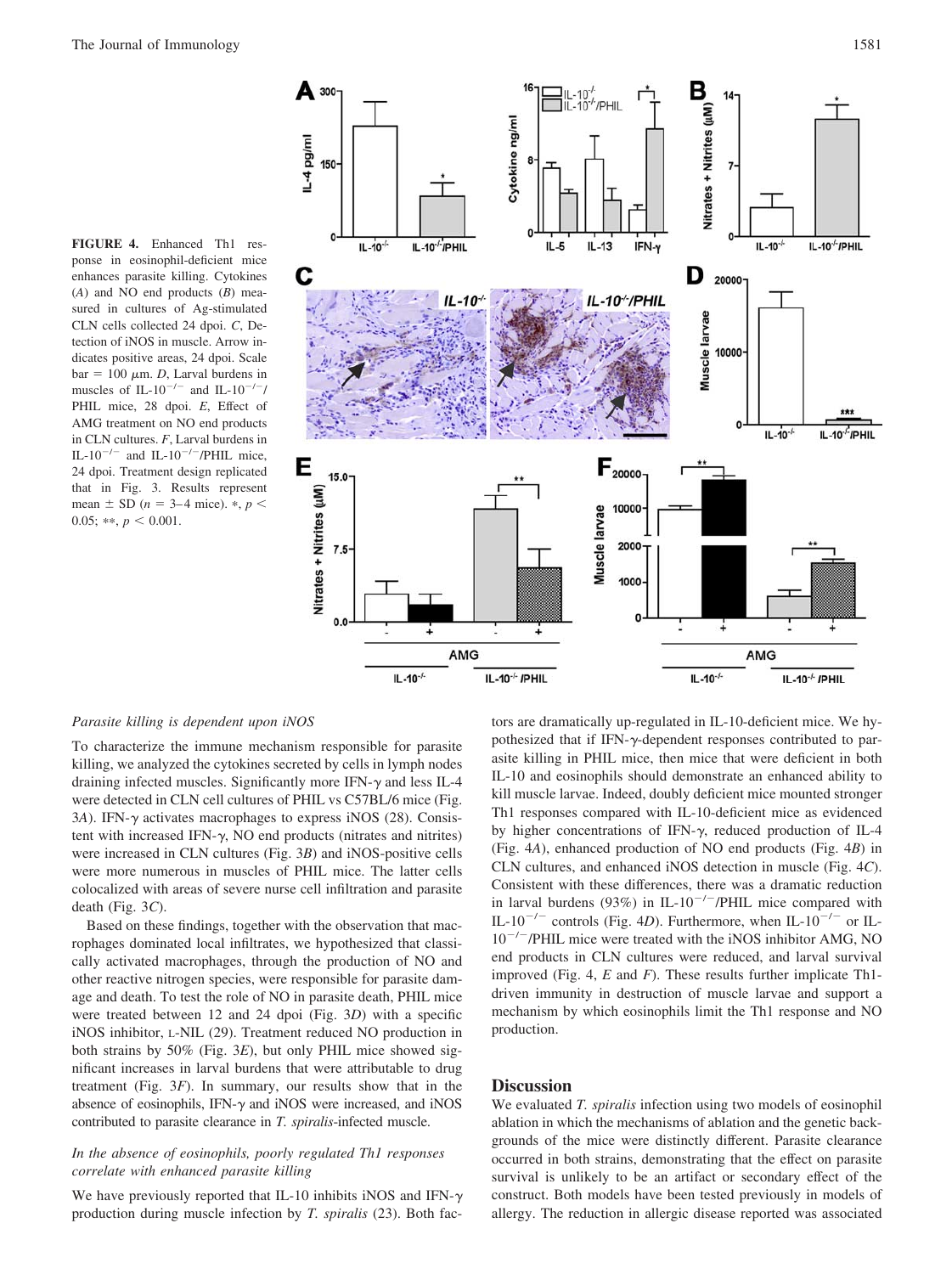with reduced Th2 cytokines and decreased recruitment of T lymphocytes to the lung (20, 30). Based on the outcome of adoptive transfer experiments, it was concluded that eosinophils regulate the immune response in this model of allergy by promoting production of chemokines that recruit Th2 lymphocytes to the lung. A similar mechanism may be at work in *T. spiralis* infection whereby protective Th2 cells would be recruited to muscle by eosinophil-dependent chemokines.

In addition to this sort of indirect inhibition of Th1 responses, eosinophils have been shown to directly inhibit Th1 cells. Human eosinophils produce IDO in response to IFN- $\gamma$  and thereby induce apoptosis in IFN- $\gamma$ -producing T cells (31). Eosinophils further inhibit Th1 responses via release of Th2 cytokines, lipid mediators, and chemokines (1). In addition, eosinophil-derived neurotoxin has been demonstrated to function as an alarmin, promoting Th2 responses by signaling dendritic cells via TLR2 (32). In aggregate, such properties are compatible with a regulatory function for eosinophils, an influence that is supported further by the demonstration that eosinophils can present Ag to T cells (reviewed in Ref. 1). This activity has been confirmed in vitro with Ags from the nematode, *Strongyloides stercoralis* (33).

We found that the intestinal phase of infection by *T. spiralis* was not discernibly affected by eosinophil deficiency. In contrast, the muscle phase was dependent upon eosinophils. Intestinal infection induced a marked eosinophilia, whereas i.v. infection elicited a comparatively weak response. Muscle larvae were killed in PHIL mice infected by either route, suggesting that even weak eosinophil responses were associated with parasite protection. Previously, we have shown that infiltrating cells in i.v. infected wild-type mice did not produce detectable quantities of iNOS (23). Thus, in the presence of low level of eosinophilia induced by i.v. infection, a destructive Th1 response fails to develop.

In eosinophil-deficient mice, larvae were not prevented from invading muscle cells but rather they were attacked between 15 and 22 dpoi. This interval coincides with the emergence of a dominant Th2 response in normal mice and also with a period of larval growth and maturation (13). Our data do not reveal whether the target of immune attack is the nurse cell or the larva within it. The parasite may be killed directly by toxic mediators that infiltrate the cell, or indirectly by an assault of leukocytes on the integrity of the nurse cell. Proteolytic disruption of the collagen capsule or, alternatively, damage to endothelial cells in the circulatory rete surrounding the infected cell may compromise larval viability. This issue is important to resolve, as understanding the mechanism of killing will provide insight into the interdependence of the larva and its host cell, a relationship that is undefined at present.

Although Th2 responses mediate immunity to nematodes in the gastrointestinal tract (27), Th1 responses and NO have been implicated in resistance to *Taenia crassiceps*, a helminth that colonizes extraintestinal sites (34). In our experiments, orally infected IL-10-deficient mice produced a great deal more NO than did PHIL mice and treatment with AMG significantly improved survival of muscle larvae in these mice. This finding was surprising, as previously we have shown that intestinal and muscle burdens are not different in wild-type vs IL-10-deficient mice infected with *T. spiralis*, despite greater IFN- $\gamma$  and iNOS production in the latter strain. Our results contradicted those of Helmby and Grencis (35) that showed similar effects on cytokine production but reduced muscle burdens and delayed adult worm expulsion in IL-10-deficient mice. At the time, the difference in results from our two laboratories was unexplained. If, in our experiments, production or survival of NBL is greater in IL-10-deficient mice, but developing muscle larvae are killed in numbers that reduce the eventual burden to approximate wild-type numbers at 28 dpi, then the effect of AMG would be to increase larval burdens only in IL-10-deficient mice, as reported in this study. This model is compatible with the findings of Helmby and Grencis (35). The effect of AMG treatment indicates that iNOS contributes to parasite killing, even in the presence of eosinophils. Because inhibition of iNOS did not completely reverse the dramatic effect of eosinophil deficiency, other mechanisms are likely to contribute to parasite killing.

Our data support a role for eosinophils in limiting parasite destruction in muscle, while intestinal infection with *T. spiralis* is not altered by eosinophil deficiency. Similarly, eosinophil deficiency had no effect on *Schistosoma mansoni* infection, as PHIL and  $\Delta$ dbl-GATA<sup>-/-</sup> mice demonstrated normal courses of infection and typical liver lesions (8). In contrast, a weak protective role for eosinophils was demonstrated in  $\Delta$ dbl-GATA<sup>-/-</sup> mice infected with *Nippostrongylus brasiliensis* (36). Alternatively activated macrophages have been implicated as sources of chemotactic factors for eosinophil recruitment to the lung and peritoneal cavity during *N. brasiliensis* infection (37). Our data are compatible with a central role for macrophages in protecting *T. spiralis* larvae; however, direct interaction between eosinophils and macrophages remains to be proven, as well as any direct mechanism of action for eosinophils as parasite-protective cells. Overall, research to date indicates that the influence of the eosinophil varies by organ system and also among helminth infections.

Immune regulation appears to be the dominant function of eosinophils in allergy (38). Although eosinophils contributed to the inflammatory disease that accompanies *T. spiralis* infection in muscle, they were required also for the immune response that is crucial to transmission of the parasite to the next host and to its survival in nature. The profound impact of eosinophil ablation on the outcome of a nematode infection invites consideration of a new paradigm for the function of eosinophils in infectious diseases.

#### **Acknowledgments**

We thank Lisa Blum, Shirley Cheng, Michelle Patterson, Andrew Moorhead, and Christopher Orapello for technical assistance.

### **Disclosures**

The authors have no financial conflict of interest.

#### **References**

- 1. Rothenberg, M. E., and S. P. Hogan. 2006. The eosinophil. *Annu. Rev. Immunol.* 24: 147–174.
- 2. Denzler, K. L., S. C. Farmer, J. R. Crosby, M. Borchers, G. Cieslewicz, K. A. Larson, S. Cormier-Regard, N. A. Lee, and J. J. Lee. 2000. Eosinophil major basic protein-1 does not contribute to allergen-induced airway pathologies in mouse models of asthma. *J. Immunol.* 165: 5509 –5517.
- 3. Kazura, J. W., and M. Aikawa. 1980. Host defense mechanisms against *Trichinella spiralis* infection in the mouse: eosinophil-mediated destruction of newborn larvae in vitro. *J. Immunol.* 124: 355–361.
- 4. Lee, T. D. 1991. Helminthotoxic responses of intestinal eosinophils to *Trichinella spiralis* newborn larvae. *Infect. Immun.* 59: 4405– 4411.
- 5. Galioto, A. M., J. A. Hess, T. J. Nolan, G. A. Schad, J. J. Lee, and D. Abraham. 2006. Role of eosinophils and neutrophils in innate and adaptive protective immunity to larval *Strongyloides stercoralis* in mice. *Infect. Immun.* 74: 5730 –5738.
- 6. Behm, C. A., and K. S. Ovington. 2000. The role of eosinophils in parasitic helminth infections: insights from genetically modified mice. *Parasitol. Today* 16: 202–209.
- 7. Klion, A. D., and T. B. Nutman. 2004. The role of eosinophils in host defense against helminth parasites. *J. Allergy Clin. Immunol.* 113: 30-37.
- 8. Swartz, J. M., K. D. Dyer, A. W. Cheever, T. Ramalingam, L. Pesnicak, J. B. Domachowske, J. J. Lee, N. A. Lee, P. S. Foster, T. A. Wynn, and H. F. Rosenberg. 2006. *Schistosoma mansoni* infection in eosinophil lineageablated mice. *Blood* 108: 2420 –2427.
- 9. Herndon, F. J., and S. G. Kayes. 1992. Depletion of eosinophils by anti-IL-5 monoclonal antibody treatment of mice infected with *Trichinella spiralis* does not alter parasite burden or immunologic resistance to reinfection. *J. Immunol.* 149: 3642–3647.
- 10. Hokibara, S., M. Takamoto, A. Tominaga, K. Takatsu, and K. Sugane. 1997. Marked eosinophilia in interleukin-5 transgenic mice fails to prevent *Trichinella spiralis* infection. *J. Parasitol.* 83: 1186 –1189.
- 11. Gurish, M. F., A. Humbles, H. Tao, S. Finkelstein, J. A. Boyce, C. Gerard, D. S. Friend, and K. F. Austen. 2002. CCR3 is required for tissue eosinophilia